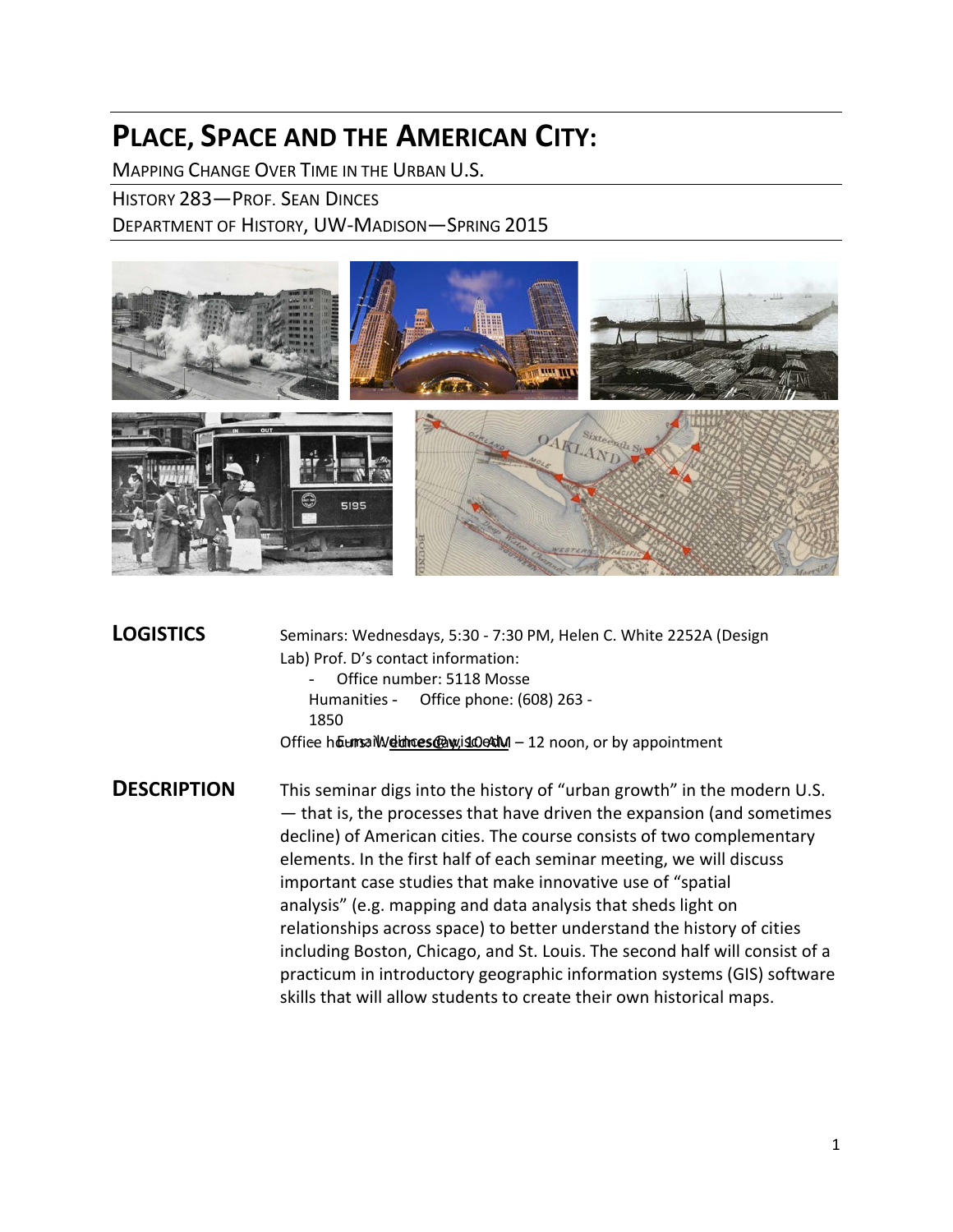# **OBJECTIVES** Students in this course will:

- $\checkmark$  Become familiar with key works in American urban history that make use of "spatial" methods.
- $\checkmark$  Develop the ability to identify and evaluate historical argumentation.
- $\checkmark$  Develop an introductory knowledge of the use of GIS for historical research, including accessing and processing spatial data, and creating maps which depict change over time.
- $\checkmark$  Develop academic writing and public presentation skills.

# **COURSE TEXTS[\\*](#page-1-0)**

Clemmer, Gina. *The GIS 20: Essential Skills*. 2nd edition. Redlands, CA: Esri Press, 2013.

Cronon, Bill. *Nature's Metropolis: Chicago and the Great West*. New York: W.W. Norton, 1992.

- Gordon, Colin. *Mapping Decline: St. Louis and the Fate of the American City*. Philadelphia: University of Pennsylvania Press, 2009.
- Warner, Sam Bass. *Streetcar Suburbs: The Process of Growth in Boston, 1870-1900*. Cambridge, MA: Harvard University Press, 1978.
- **REQUIREMENTS** Passing this course is contingent upon completion of *all* of the following requirements (further details will be provided in class):
	- **Participation-** Your success in this class depends on consistent attendance (which is mandatory). Any unexcused absences beyond the first will result in an automatic 2.5 percentage point deduction from your final grade. Participation also entails timely completion of assignments, and active engagement with and contribution to in-class discussion (see "Policies" for deductions for late submissions). Peer feedback and review are essential components of the course; failure to participate fully will thus hold everyone back.
	- **Reading Responses and Discussion Leadership-** Each week you will be responsible for submitting a very brief reading response on the assigned readings to Learn@UW (a simple template for the responses will be posted on Learn@UW). In addition, each week one student will take responsibility for giving a 5-10 minute

<span id="page-1-0"></span>Required texts are available for purchase at A Room of One's Own Bookstore (315 W. Gorham St.).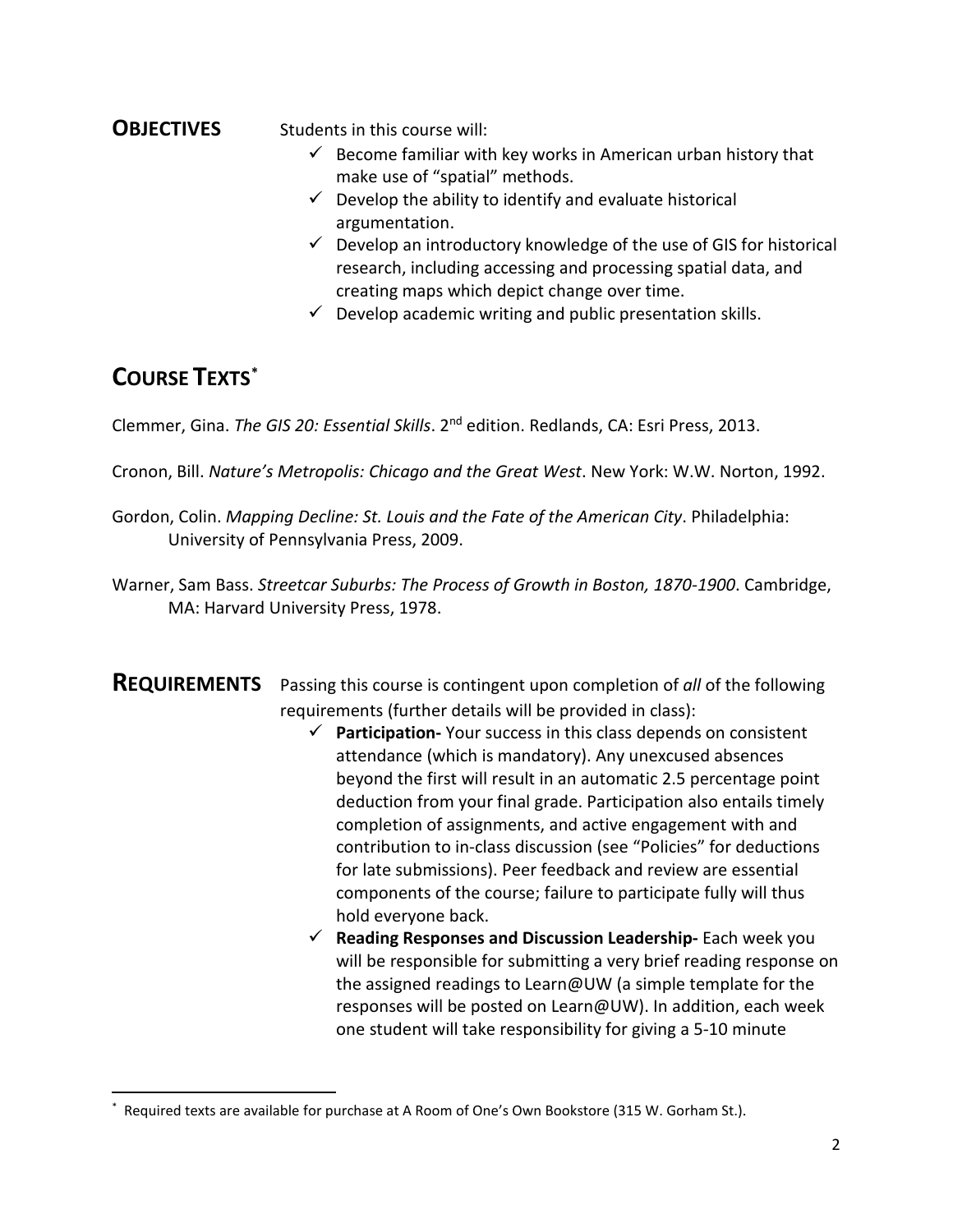|                 | introduction to the readings, including at least two<br>discussion questions for the group to consider collectively.<br>$\checkmark$ Book Review-Each student must write a 4-5 page academic book<br>review on one of the assigned texts. The review will be due<br>two weeks after we finish discussing the text in class.<br>Additional details will follow later in the semester.<br>$\checkmark$ Mapping Project and Presentation-Using the skills developed<br>during our GIS practicums, each student (or pair of students) will<br>create an original map series that shows some aspect of<br>historical change in a city/time period of their choice. In the final<br>seminar meeting you will present your maps to the rest of the<br>class. Any theme is acceptable as long as the data is available.<br>We will discuss the project requirements in much more depth<br>over the course of the semester. |  |
|-----------------|--------------------------------------------------------------------------------------------------------------------------------------------------------------------------------------------------------------------------------------------------------------------------------------------------------------------------------------------------------------------------------------------------------------------------------------------------------------------------------------------------------------------------------------------------------------------------------------------------------------------------------------------------------------------------------------------------------------------------------------------------------------------------------------------------------------------------------------------------------------------------------------------------------------------|--|
| <b>GRADING</b>  | Grades will be determined using the following weights:<br>$\checkmark$ Participation<br>50%<br>$\checkmark$ Reading Responses and Discussion Leadership<br>15%<br>$\checkmark$ Book Review<br>15%<br>$\checkmark$ Final Map Project and Presentation<br>20%                                                                                                                                                                                                                                                                                                                                                                                                                                                                                                                                                                                                                                                        |  |
| <b>POLICIES</b> | Plagiarism will result in failure of the course and referral to the Dean of<br>Students. If you are unsure about what constitutes plagiarism or have questions<br>about a particular issue, you can always come to me for clarification. A good<br>rule of thumb is to err on the side of caution when it comes to source citation<br>and attribution. The following web sites have additional information on<br>identifying and avoiding plagiarism:<br>http://www.plagiarism.org<br>$\checkmark$<br>http://writing.wisc.edu/Handbook/QPA_plagiarism.html                                                                                                                                                                                                                                                                                                                                                         |  |
|                 | Late work will result in automatic deductions from your participation grade.<br>For any assignment (regardless of weighting), each day of tardiness will result<br>in a one percentage point deduction from your participation grade. Trust me,<br>this will add up quickly! Anything submitted after the stated deadline is "one<br>day" late. Anything submitted more than 24 hours after the stated deadline is<br>"two days" late.                                                                                                                                                                                                                                                                                                                                                                                                                                                                             |  |

Attendance of class meetings is mandatory. Each unexcused absence will result in an automatic *2.5 percentage point* deduction from your participation grade. If you have a personal or medical emergency, please bring it to my attention before class if at all possible.

I am committed to making the classroom a **safe space** for different identities *and* perspectives. It can't happen, however, without your active support and self-reflection. Creating a safe space for learning involves respect for other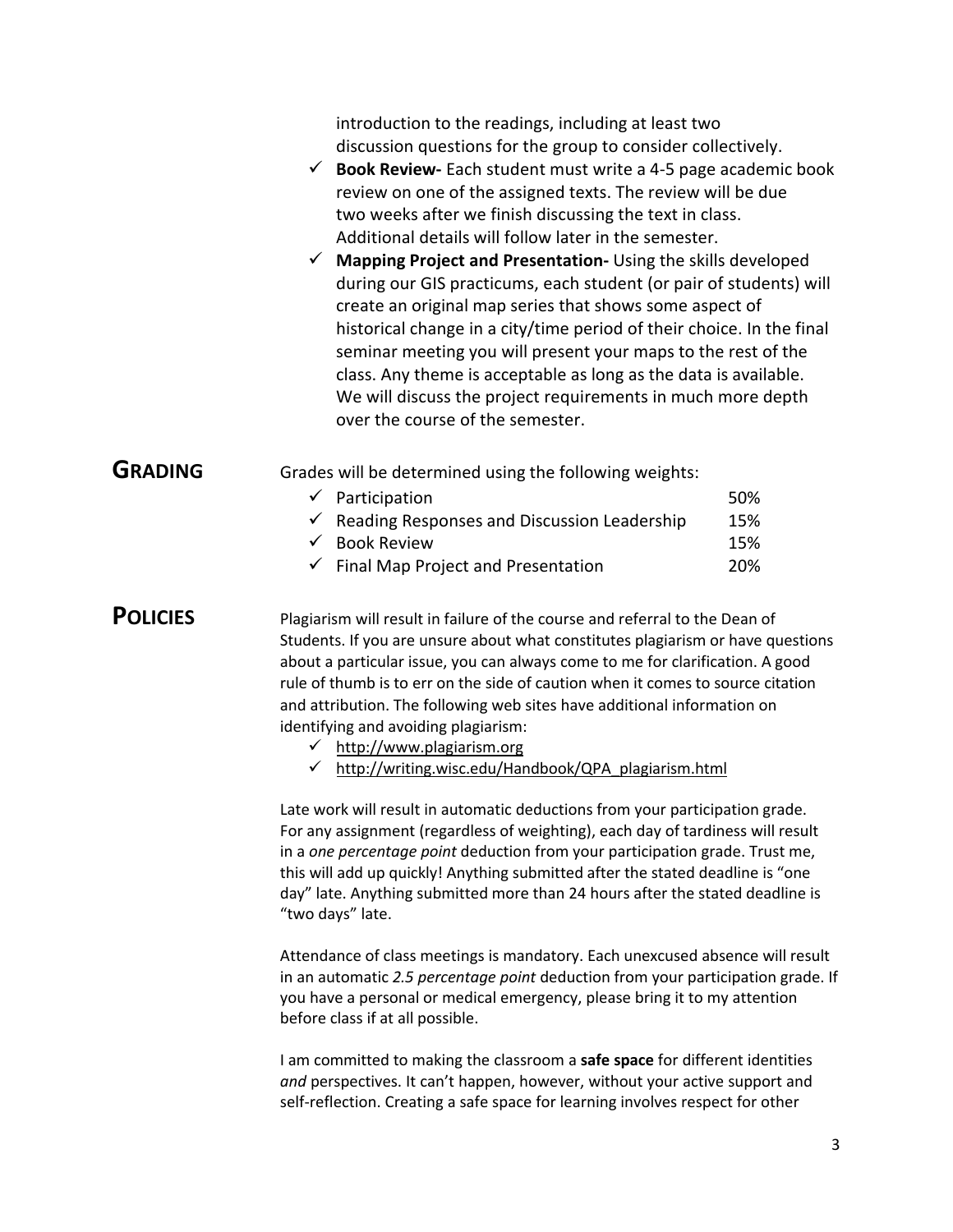students' right to express their opinion free from interruption, ridicule, or other adverse consequences. Students (and instructors) should express opinions in a civil fashion and without aggressive repetition. Everyone's goal should be to participate in—but not dominate—the discussion. In this regard, it is crucial to be sensitive to gender, race, sexuality, age, class, and ability. If any questions or concerns arise regarding issues of equity, diversity, and/or discrimination, do not hesitate to see me or the Dean of Students in the [Division of Student Life](http://www.students.wisc.edu/) (http://www.students.wisc.edu/). Information on official university policy concerning these issues is available through the UW-Madison Office of Equity [and Diversity \(ht](http://www.oed.wisc.edu/)tp://www.oed.wisc.edu/).

For concerns related to accommodations for students with disabilities, please see me and/or visit the UW McBurney Disability Resource Center Site [\(http://www.mcburney.wisc.edu\)](http://www.mcburney.wisc.edu/).

You are welcome to and encouraged to supplement the feedback from class and individual consultations by taking advantage of the resources available through the Writing Center. For more information, see: [http://www.writing.wisc.edu/.](http://www.writing.wisc.edu/) 

# **SEMINAR SCHEDULE**

#### **January 21 st**

Reading: *none*

GIS Practicum:

- ArcCatalog and basic GIS workflow (Prof. D)
- Downloading shapefiles and using essential ArcMap tools (Clemmer, Chapter
- 1) Creating basic maps and layouts (Clemmer, Chapter 2)

#### **January 28 th**

Reading:

- Cronon, *Nature's Metropolis*, pp. 6 - 93

GIS Practicum:

- Projections workflow (Prof. D)
- Projecting shapefiles (Clemmer, Chapter 3)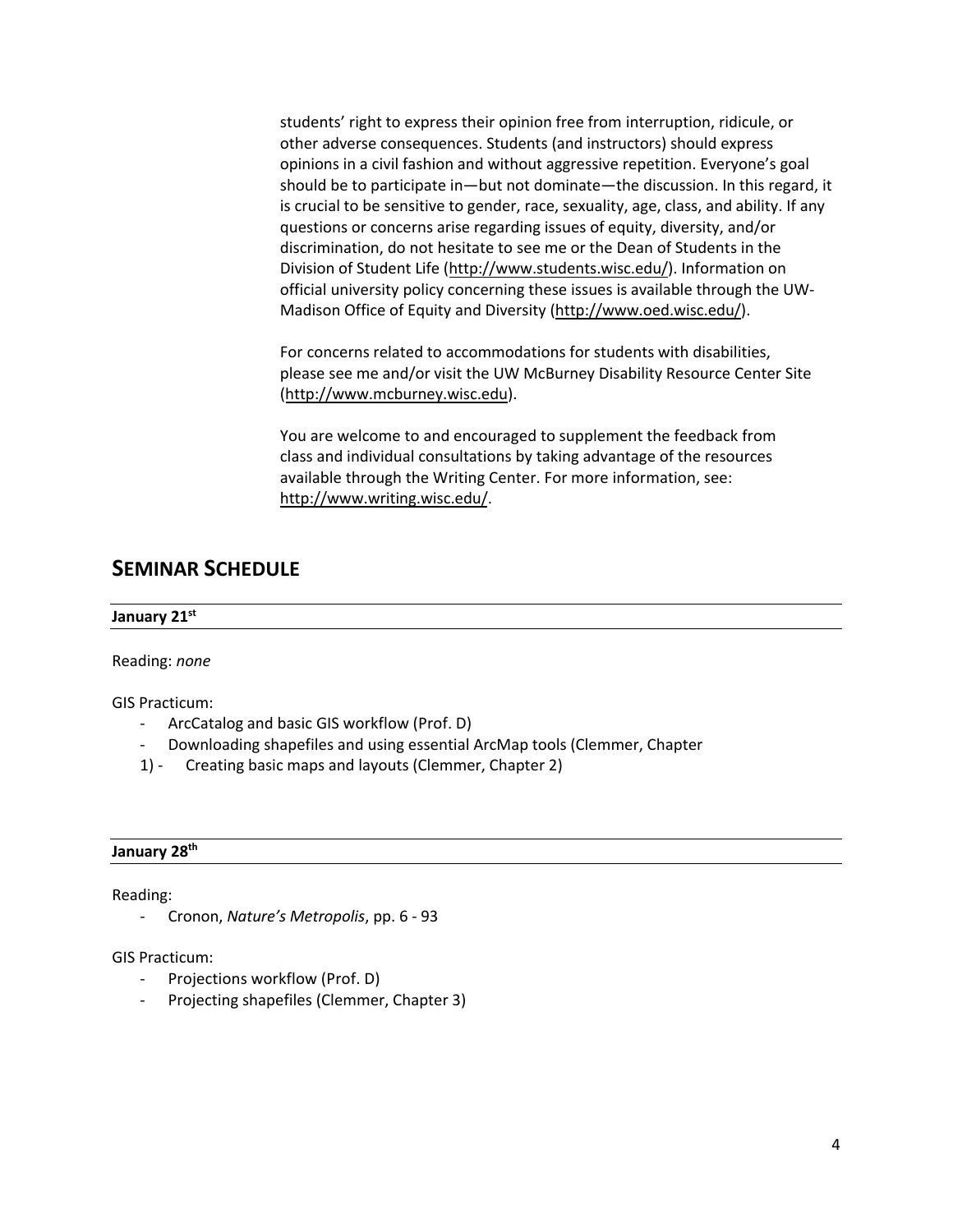#### **February 4th**

#### Reading:

- Cronon, *Nature's Metropolis*, pp. 97 - 147

GIS Practicum

- Preparing data for ArcMap (Clemmer, Chapter 4)
- Joining data to maps (Clemmer, Chapter 5)
- Creating thematic maps (Clemmer, Chapter 6)
- Working with data tables (Clemmer, Chapter 7)

#### **February 11th**

Reading:

- Cronon, *Nature's Metropolis*, pp. 148 - 206

GIS Practicum:

- Address mapping (Clemmer, Chapter 8)
- Manually formatting address tables in excel (Prof. D)
- Creating a categorical map (Clemmer, Chapter 9)

#### **February 18th**

Reading:

- Cronon, *Nature's Metropolis*, pp. 207-259

GIS Practicum:

- Creating attribute queries (Clemmer, Chapter 12)
- Creating location queries (Clemmer, Chapter 13)

#### **February 25th**

Reading:

- Cronon, *Nature's Metropolis*, pp. 263-340

GIS Practicum:

- Using geoprocessing tools (Clemmer, Chapter 14)

#### **March 4th**

Reading:

- Warner, *Streetcar Suburbs*, pp. 1-66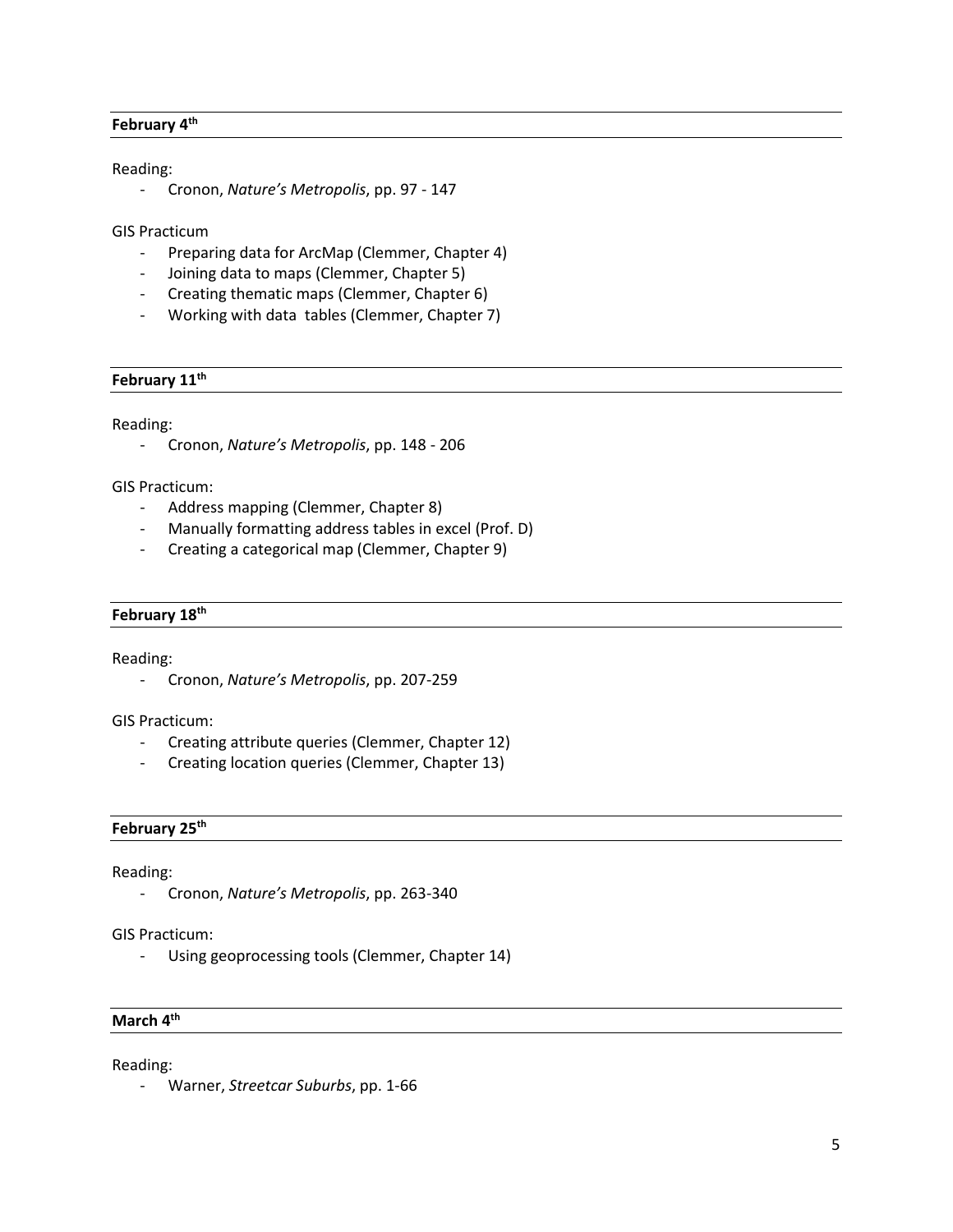GIS Practicum:

- Creating geodatabases (Clemmer, Chapter 15)
- Review and Q&A

#### **March 11th**

Reading:

- Warner, *Streetcar Suburbs*, pp. 67-116

GIS Practicum:

- Joining boundaries (Clemmer, Chapter 16)

#### **March 18th**

\*\*Presentations on Spatial History Resources\*\*

Reading:

- Warner, *Streetcar Suburbs*, pp. 117-166

GIS Practicum:

- Working with aerial photography (Clemmer, Chapter 17)

#### **March 25th-** *NO CLASS*

### **April 1st-** *NO CLASS (Spring Break)*

#### **April 8th**

Reading:

- Gordon, *Mapping Decline*, pp. 1-68

GIS Practicum:

- Creating reports (Clemmer, Chapter 18)
- Advanced labeling (Clemmer, Bonus 2)
- Working with multiple data frames (Clemmer, Bonus 7)